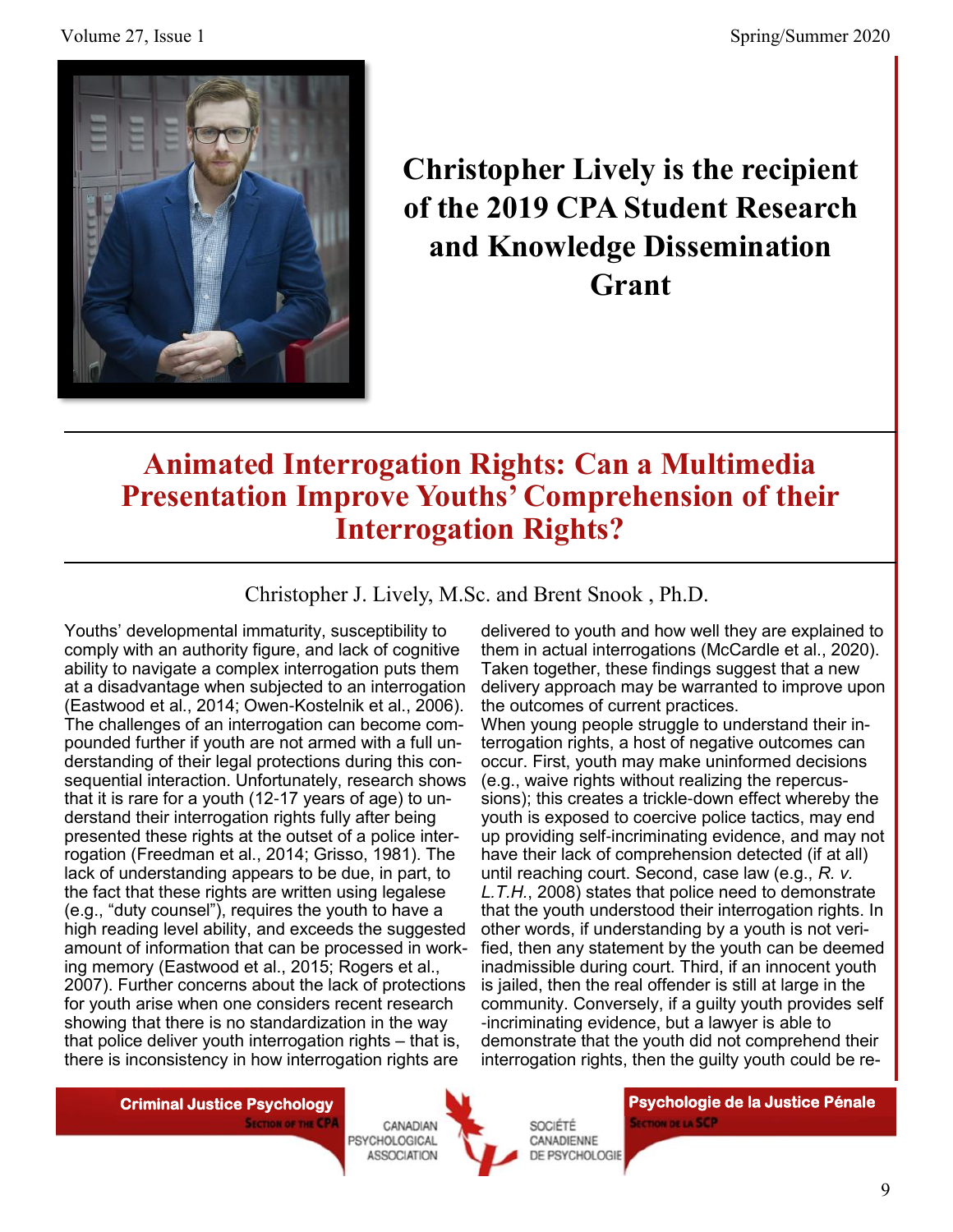leased back into the community. Thus, the need to ensure youth have their interrogation rights delivered to them appropriately and in understandable terms is clear.

Fortunately, research has demonstrated that comprehensibility of youth interrogation rights can be increased with modifications to the way these rights are delivered. For example, Eastwood and colleagues (2016) were able to increase comprehension levels in youth from 40% (e.g., Eastwood et al., 2015; Freedman et al., 2014) to 80% comprehension by using short sentences, chunking sections, using fewer words overall, simplifying language, explaining each key right multiple times, ensuring an overall low reading, and listing the number of rights explicitly to aid recall (see Eastwood & Snook, 2012). However, 80% is not 100% comprehension, and research from the cognitive psychology and multimedia learning literatures suggests that comprehension can be increased further.

The *multimedia effect* is one of the most established and supported principles of learning (Halpern et al., 2007; Mayer, 2009; Pashler et al., 2007). Broadly, it states that individuals learn better from materials using words and graphics rather than words alone. Decades of studies on the multimedia effect have come to the same robust conclusions: people who receive a multimedia lesson consisting of words and pictures perform better on subsequent knowledge transfer tests than those who receive the same information in words alone (e.g., Mayer, 1989; Mayer & Anderson, 1991, 1992; Mayer et al., 1996; Moreno & Mayer, 1999, 2002). Research has also suggested that using words and graphics is particularly important for teaching concepts to learners who have low knowledge of the domain rather than learners who have high knowledge of the domain (Kalyuga et al., 1998, 2000). Such findings suggest that the multimedia effect may be helpful for a naïve youth (i.e., person with low knowledge of interrogation rights) during an interview setting with a police officer (i.e., person with high knowledge of interrogation rights).

The multimedia effect is based on cognitive load theory, which concerns working and long-term memory. When an individual is attempting to understanding information or complete a task, they can process only two or three items of information at once. An individual's total cognitive load is comprised of all the information their working memory is handling at one time. Cognitive load can be broken down into three subtypes: intrinsic, extraneous, and germane cognitive

load. Intrinsic cognitive load is the mental effort expended due to the complexity of the material and the method in which it is presented; the resources it takes to understand the material. Extraneous cognitive load is any mental energy distracted from processing the information or task at hand, such as environmental distractions or poorly designed instructions. Germane cognitive load is the cognitive resources left to convert the information into learned material (see Sweller, 2010). That is, the information is taken from working memory and stored into longterm memory (i.e., learning). To maximize learning, materials presenting a novel concept to learners should strive to decrease intrinsic and extraneous cognitive load and increase resources available for germane cognitive load. Said differently, the information should be simplified as much as possible, and external distractions should be minimized. It is important that content creators take these limitations into consideration when creating learning materials (Kirschner, 2002; see Mayer, 2005).

Given the multimedia effect's apparent applicability to novices, it seems probable that presenting interrogation rights to youth in multimedia format could lead to greater understanding than the standard approach (i.e., an officer reading the youth their interrogation rights verbatim). With the aforesaid psychological learning theory and reported findings from the published literature on youth interrogation rights comprehension in mind, the goal of this research is to increase the protective value of interrogation rights for youth by improving their understanding of these rights through a multimedia presentation. To achieve this, youth interrogation rights will be presented to participants in a multimedia presentation style and their understanding will be assessed through a follow -up comprehension test.

Specifically, Experiment 1 will test various conditions of the multimedia presentation on an adult convenience sample to ensure the manipulations work as intended (i.e., pilot test of content validity). Experiment 2 will replicate Experiment 1 with a sample of community youth to ensure that the multimedia presentation conditions are age appropriate (i.e., experimental test of content validity). Findings from these Experiments will determine which multimedia presentation condition yields maximum comprehension. Experiment 3 will compare this particular multimedia presentation condition to the standard interrogation rights delivery approach using a sample of young offenders to assess the effects on comprehensibility (i.e., experimental test of generalizability).

**SECTION OF THE CPA** 

CANADIAN PSYCHOLOGICAL **ASSOCIATION** 



SOCIÉTÉ CANADIENNE DE PSYCHOLOGIE

**Criminal Justice Psychology | Criminal Justice Pénale | Psychologie de la Justice Pénale | Psychologie de la Justice Pénale | Psychologie de la Justice Pénale | Psychologie de la Justice Pénale | Psychologie de la Justice SECTION DE LA SCP**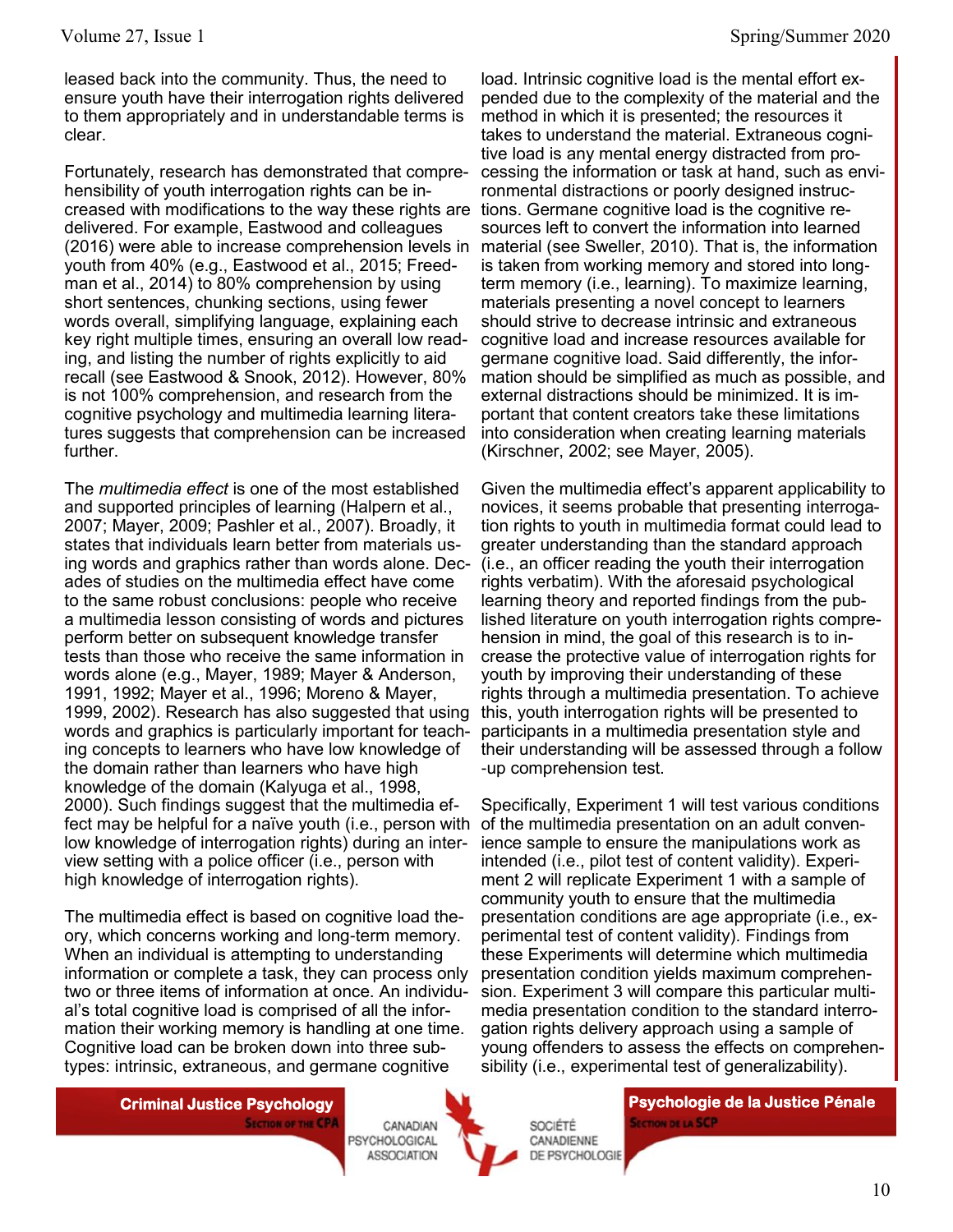To our knowledge, this work will be the first to examine a new multimedia-based method for presenting youth interrogation rights. It will also help ensure that all stakeholder parties are protected appropriately and will give rise to a standardized approach in how interrogation rights are presented to youth in Canada. We look forward to sharing our findings from this research program with the academic community, criminal justice practitioners and agencies, and youth rights organizations (e.g., the Center on Wrongful Convictions of Youth; see Northwestern University, 2020) to contribute toward policy reform in police interrogations of youths. This research is being supported by the Canadian Psychological Association's Grant for Student Research and Knowledge Dissemination awarded to the first author. We are grateful to the Canadian Psychological Association for supporting people-focused research aimed at enhancing the administration of justice. Together, through this work we can help ensure that citizens of all ages, culture, and backgrounds are safe, secure, and protected appropriately.

## **Authors note**

Christopher J. Lively is a PhD Candidate in the Department of Psychology (Experimental Psychology program) at Memorial University of Newfoundland, St. John's, NL. His research interests pertain to exploring investigative interviewing questioning practices in the criminal justice system, examining issues impacting alibi assessments, and improving the comprehension of interrogation rights for youth suspects.

Brent Snook is a Professor of Psychology in the Department of Psychology at Memorial University of Newfoundland, St. John's, NL. He conducts research aimed at improving the criminal justice system. Specifically, he studies decision making in legal settings, investigative interviewing, and the effect of pseudoscientific practices on the administration of justice.

## **Acknowledgements**

Support for the research reported in this paper was provided to the first author by the Canadian Psychological Association 2019 Student Research and Knowledge Dissemination Grant.

## **References**

- Eastwood, J., & Snook, B. (2012). The effect of listenability factors on the comprehension of police cautions. *Law and Human Behavior*, *36* (3), 117-183. https://doi.org/10.1007/s10979- 011-9275-3
- Eastwood, J., Snook, B., & Luther, K. (2014). On the need to ensure better comprehension of interrogation rights. *Canadian Criminal Law Review, 18*(2) 171-181.
- Eastwood, J., Snook, B., & Luther, K. (2015). Measuring the reading complexity and oral comprehension of Canadian youth waiver forms. *Crime and Delinquency, 61*(6)*,* 798- 828. https://doi.org/10.1037/e669802012-381
- Eastwood, J., Snook, B., Luther, K., & Freedman, S. (2016). Engineering comprehensible youth interrogation rights. *New Criminal Law Review: An International and Interdisciplinary Journal*, *19*(1), 42-62. https://doi.org/10.1525/ nclr.2016.19.1.42
- Freedman, S., Eastwood, J., Snook, B., & Luther, K. (2014). Safeguarding youth interrogation rights: The effect of grade level and reading complexity of youth waiver forms on the comprehension of legal rights. *Applied Cognitive Psychology, 28*(3), 427-431. https:// doi.org/10.1002/acp.3001
- Grisso, T. (1981). *Juveniles' waiver of rights: Legal and psychological competence*. New York, NY: Plenum.
- Halpern, D. F., Graesser, A., & Hakel, M. (2007). *25 Learning principles to guide pedagogy and the design of learning environments*. Washington, DC: Association for Psychological Science.
- Kalyuga, S., Chandler, P., & Sweller, J. (1998). Levels of expertise and instructional design. *Human Factors: The Journal of the Human Factors and Ergonomics Society*, *40*(1), 1-17. https://doi.org/10.1518/001872098779480587

**SECTION OF THE CPA** 





**Criminal Justice Psychology | Criminal Justice Pénale | Psychologie de la Justice Pénale | Psychologie de la Justice Pénale SECTION DE LA SCP**